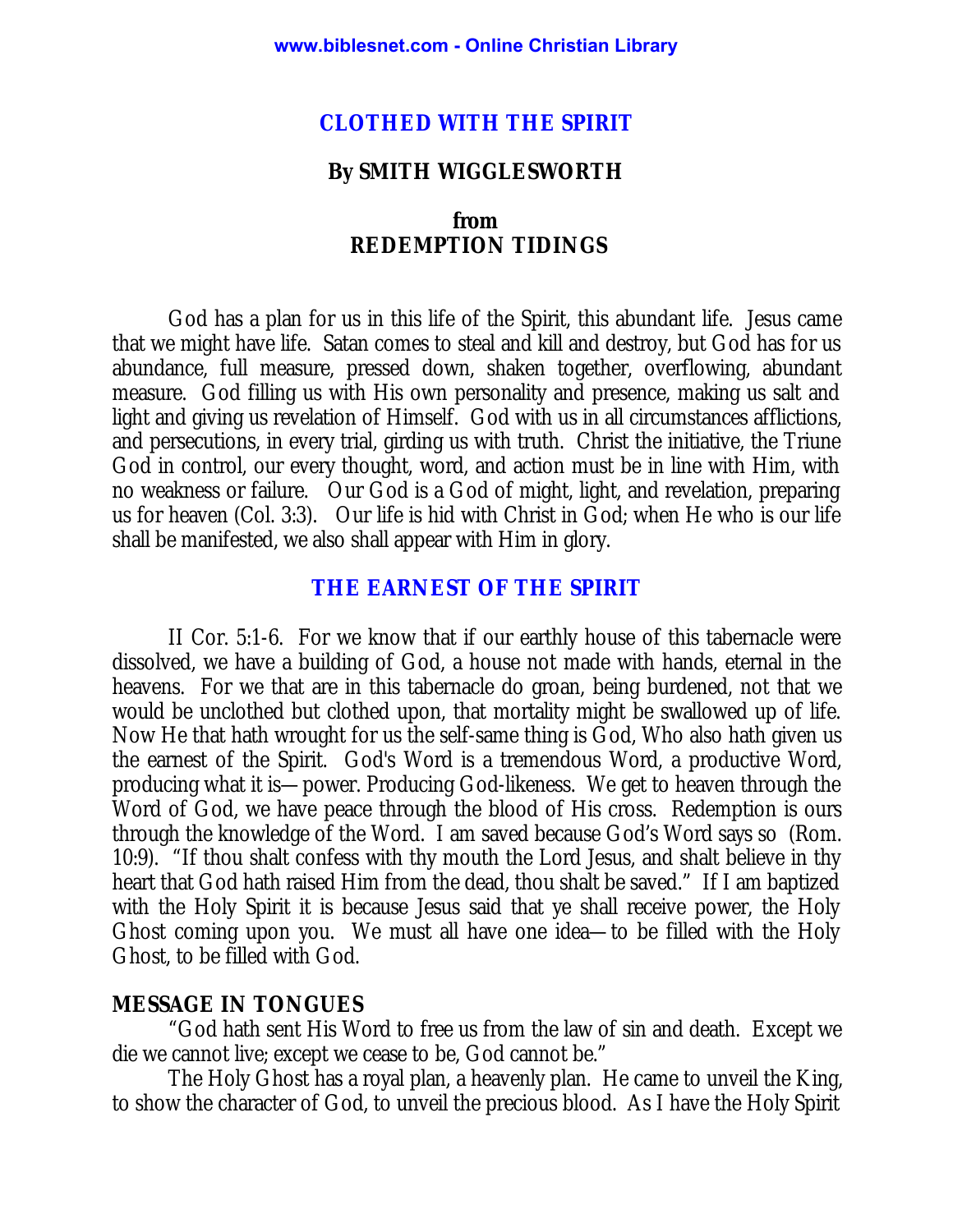within me, I see Jesus clothed for humanity; He was moved by the Spirit, led by the Spirit. We read of some who heard the Word of God but were not profited, because faith was lacking in them. We must have a living faith in God's Word, quickened by the Spirit. A man may be saved and still have a human spirit; with many who are spoken to about the Baptism of the Holy Ghost, the human spirit at once arises against the Holy Spirit. The human spirit is not subject to the law of God, neither can it be. The disciples at one time, wanted to call down fire from heaven. Jesus said, "Ye know not what spirit ye are of."

Verse 5: "Now He that hath wrought us for the self-same thing is God, Who also hath given us the earnest of the Spirit." The clothing upon of the Spirit, human depravity covered, all contrary to the mind of God destroyed. God must have bodies for Himself, perfectly prepared by the Holy Ghost, for the day of the Lord. Verse 2: "For in this we groan, earnestly desiring to be clothed upon with our house which is from heaven." Is Paul speaking here of the coming of the Lord? No; yet it is in conjunction, this condition of preparedness. The Holy Ghost is coming to take out a church and a perfect Bride; He must find in us perfect yieldedness, every desire subjected to Him. He has come to reveal Christ in us, that the glorious flow of the life of God may outflow, rivers of living water to the thirsty land. Rom. 8:10: "If Christ be in you, the body is dead because of sin, but the Spirit is life because of righteousness."

# **THE PLAN OF THE SPIRIT**

### **MESSAGE IN TONGUES**

"This is that which God hath declared, freedom from the law. If we love the world, the love of the Father is not in us." (I John 2:16). "For all that is in the world, the lust of the flesh, the lust of the eyes, and the pride of life, is not of the Father but is of the world."

The Spirit has to breathe in a new tenancy, a new order. He came to give the vision of a life in which Jesus is perfected (II Timothy 1:9-10). "Who hath saved us and called us with a holy calling, not according to our works, but according to His own purpose and grace which was given us in Christ Jesus before the world began, but is now made manifest by the appearing of our Lord Jesus Christ, Who hath abolished death, and brought life and immortality to light through the Gospel." Saved, called to be saints, called with a holy calling, holy, pure, Godlike, sons with power. It is a long time now since it was settled and death abolished. Death has no more power; mortality is a hindrance; sin has no more dominion; you reign in Christ, you appropriate His finished work. Don't groan and travail for a week if you are in need, only believe. Don't fight to get some special thing, only believe. It is according to your faith. God blesses you with faith. Have faith in God. If you are free in God, believe, and it shall be.